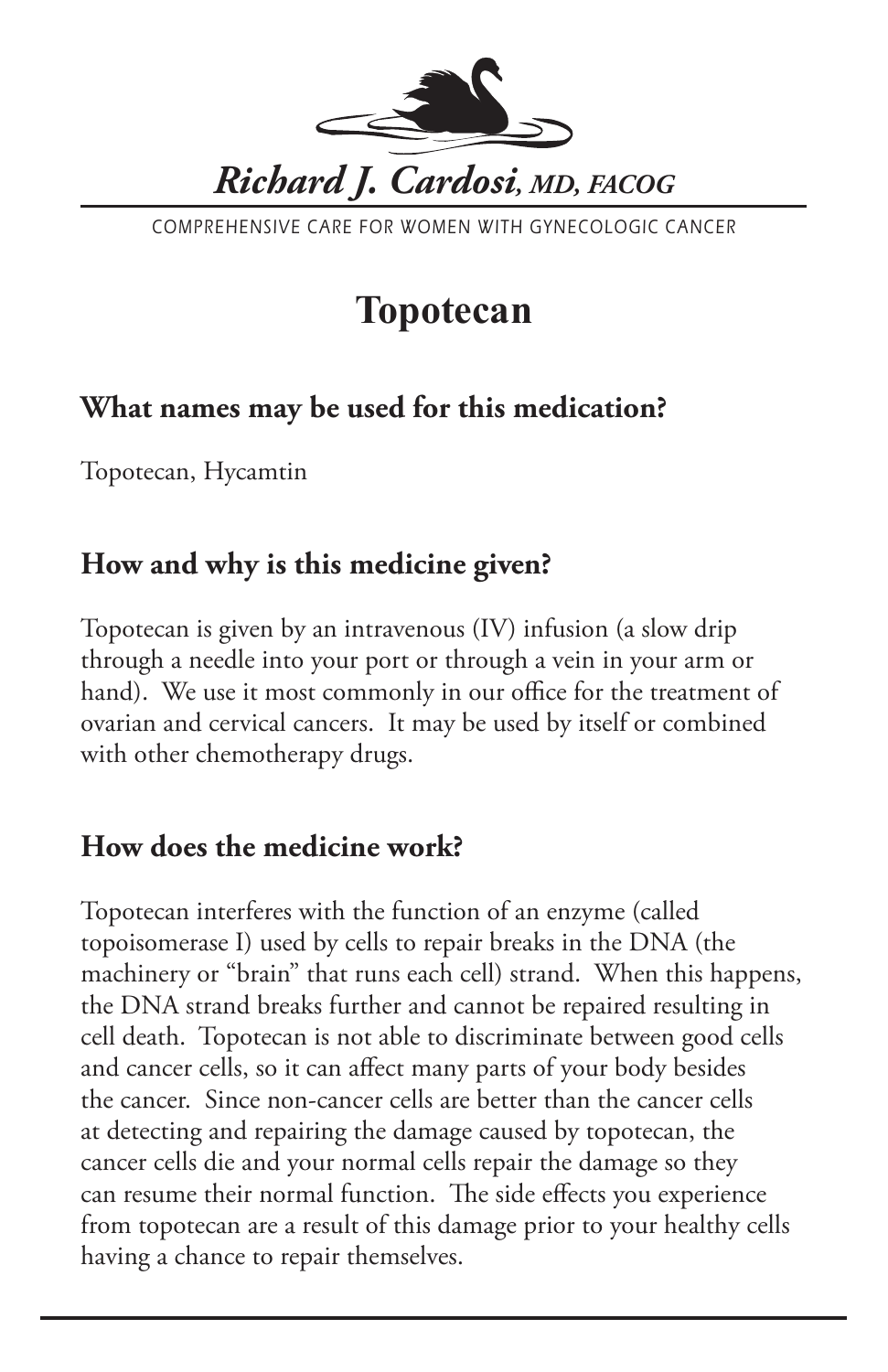Topotecan is cleared from your body predominantly through the kidneys. The kidney's filtering process prevents the drug from staying in your body too long and causing excessive damage to normal cells. It is therefore important that you keep yourself well hydrated (8-10 glasses of water per day) in efforts to keep the kidneys working at their best. We will monitor your kidney's function through blood tests performed prior to each infusion. We will also review your list of medications that you take for other medical problems (diabetes, blood pressure, etc.) at each visit to be sure that none of these other medicines are interfering with clearing the topotecan from your body.

#### **How often is this medicine given?**

Topotecan is typically given weekly for three consecutive weeks out of a four week cycle (on days 1, 8, and 15 of a 28 day cycle). Topotecan may also be given for 5 consecutive days every 3-4 weeks, but this is less common in our office. The most appropriate administration regimen and the total number of treatment cycles recommended will vary based on your clinical circumstances, but an initial plan will be outlined for you by your doctor. The infusions are given in the infusion center at the Center for Cancer Care and Research (white building located across the parking lot from our office). Prior to each treatment, you will be seen in the office for an exam (typically only once during the treatment cycle, but occasionally prior to each weekly infusion), and blood tests will be reviewed prior to each weekly infusion to be sure it is safe to administer your treatment. It is, of course, very important to keep all of your appointments for chemotherapy and lab testing.

### **What side effects does this medicine cause?**

There are many possible side effects of all chemotherapy drugs, so the following is only inclusive of the most common or serious possibilities from topotecan. You will be asked to complete a symptom form at each visit in order for us to accurately assess the side effects that you may be experiencing. This form helps your doctor be sure that no adverse effects of treatment are overlooked, and it serves to help you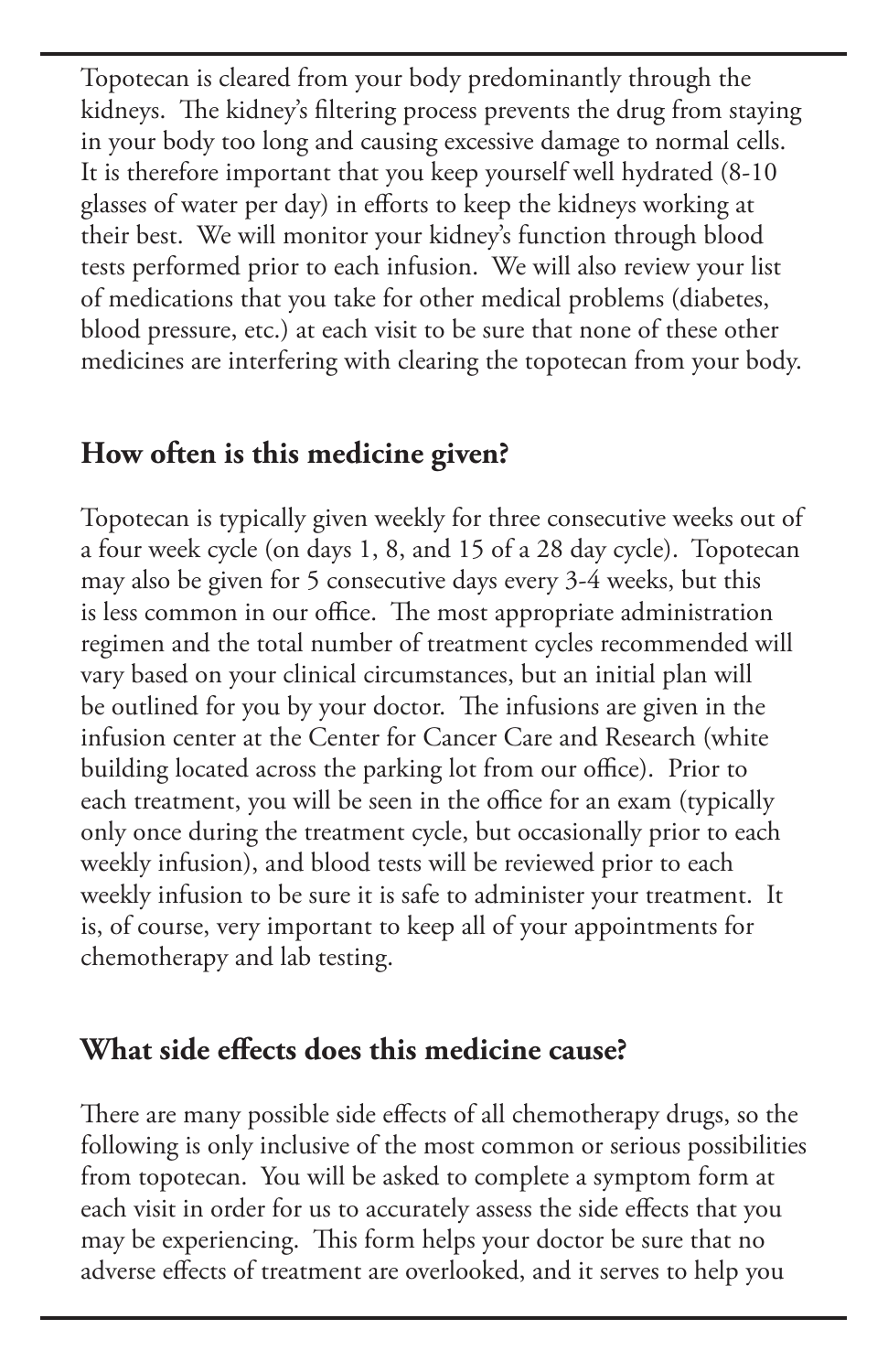recall which symptoms you may have experienced since your last treatment.

 $\triangleleft$  Hair loss is seen with topotecan, but some patients do experience less hair loss than others. The weekly regimens seem to be associated with less hair loss than the 5-day regimen. Regardless, hair growth should return upon completion of treatment.

v Nausea and vomiting are not unusual but are less common today than in the past because of much improved anti-nausea medications. You will be given prescriptions for medications to prevent nausea, and it is important that you take them as directed in order for them to be most effective. If you have questions, do not hesitate to call the office.

◆ Bone marrow suppression is when the bone marrow cannot make enough red cells, white cells, or platelets to keep up with demand, and this is a side effect of most chemotherapy medications, including topotecan. All of your blood counts will be monitored regularly throughout treatment.

 *Anemia* is the result of not enough red blood cells and may cause fatigue, chest pain, shortness of breath, or dizziness.

- *Neutropenia* results when your white blood cell count goes too low, and this will put you at an increased risk for infection. It is very important that you avoid sick friends and family; be diligent about hand-washing as well. This does not mean that you cannot be out in public, and in fact you can continue to participate in normal activities such as going to church or a movie, etc. If you think you may have an infection or have a fever of 100.5°F or more, call the office immediately.
- *Thrombocytopenia* is the term for too low of a platelet count. This can lead to excessive bruising or bleeding with only minor injury such as brushing your teeth or blowing your nose.

v *Mucositis* is sores/ulcers in the mouth that can cause pain and difficulty eating or swallowing. This is not common but may occur with topotecan. This can be minimized with good oral hygiene and a warm salt-water solution gargled after each meal. Prescription medication is also available if these steps are ineffective at resolving your symptoms.